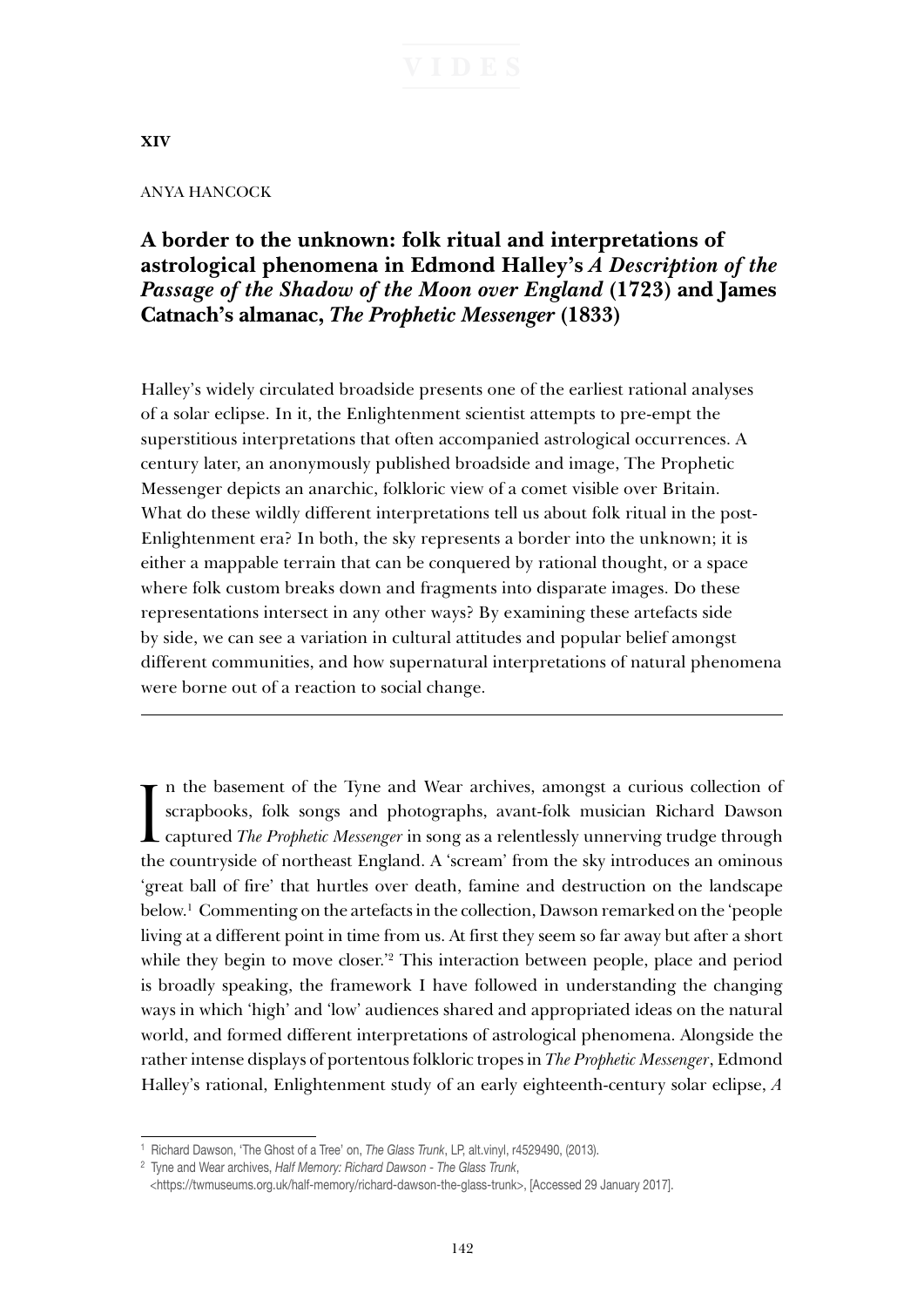*Description of the Passage of the Shadow of the Moon over England,*<sup>3</sup> attempts to engage with the framework of popular ritual and lore in its scientific explanation of the appearance and reoccurrence of comets. Presented alongside each other, *The Prophetic Messenger* and Halley's broadside seem the very antithesis in content, audience and systems of belief. Their focus on borders, boundaries and division is what makes this comparison far less straightforward, and far more interesting.



Figure 1. 'Isti mirant stella', Detail from *The Bayeux Tapestry* (c.1077) Bayeux Museum

Until the middle of the seventeenth century, all members of society accepted unexplained apparitions in the sky quite widely as portents or omens of future events. The periodicity of comets and eclipses made it easier to project onto them the fears and expectations of the time: empires, dynasties and warfare, could all be traced back to the appearance of something strange in the sky. A panel of the Bayeux tapestry records the apparition of what would come to be known as 'Halley's Comet' in April 1066 (Figure 1). This was later regarded by many as an omen on the death of King Harold and the beginning of the Norman dynasty in England. The difference in tone between Saxon and Norman observations of the comet is one of the earliest recorded examples of astrology used for propaganda.<sup>4</sup> While post-Enlightenment scholarship discouraged attaching a prophetic meaning to cosmic apparitions, the appearance of 'Norman Yoke' theories and other dubious forms of historistic propaganda merely replaced one 'ignorant' system of belief with another.<sup>5</sup>

<sup>3</sup> Title abbreviated to *A Description* from here on.

<sup>4</sup> O Brazell, 'Astronomical observations in the Anglo-Saxon Chronicle', *Journal of the British Astronomical Association,* (1991) 101, 117-118, (p. 118).

<sup>5</sup> Philip Connell, 'British Identities and the Politics of Ancient Poetry in Later Eighteenth-Century England', *The Historical Journal*, (2006) 49, 161-192, (p. 182).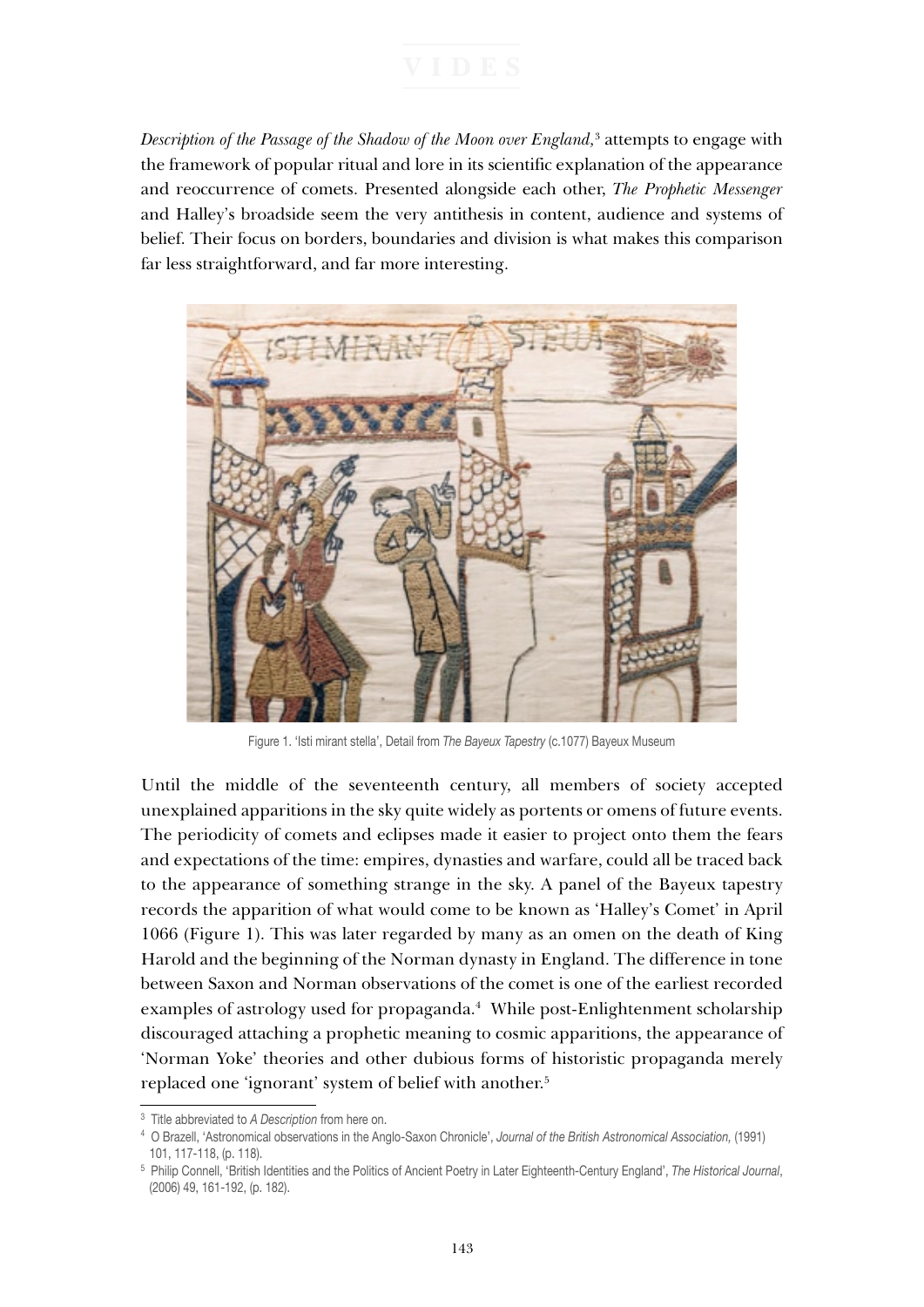One similarity between both artefacts is their form. Both are examples of popular print, and this inexpensive and unregulated medium could combine 'low' forms of culture, such as familiar tropes from popular lore, with classical or philosophical topoi.<sup>6</sup> These 'cultural and intellectual alloys' produced by an intermingling of 'high' and 'low' systems of belief prevented the decline of superstition in popular discourse.7



Figure 2. Detail from *The Bayeux Tapestry* (c.1077) Image: Wikimedia Commons

Halley's 1715 publication of *A Description* was the first recorded eclipse map to be published, and produced at a time when astronomy was still recovering from its 'vulgar' appropriation during the English Civil War as a prophetic tool.<sup>8</sup> By combining the accessibility of the broadside form with the established reputation of scientific publisher John Senex, Halley was able to exploit a growing culture of commercialism in eighteenth-century Britain, using it to align his discipline with reputable Enlightenment ideas. We know that Halley's commercial venture was a success because his eclipse map was published again in 1723, with more accurate calculations. Writings by Halley during the time in between the two publications reveal a great deal about the audience he was hoping to attract with his findings:

The Novelty of the thing being likely to excite a general Curiosity … with a Request to the Curious to observe what they could about it … as requiring no other Instrument as a Pendulum Clock with which most persons are furnish'd.9

<sup>6</sup> Angela McShane, '" Ne sutor ultra crepidam": Political Cobblers and Broadside Ballads in Late Seventeenth-Century England', in *Ballads and Broadsides in Britain 1500-1800*, eds. Patricia Fumerton and Anita Guerrini, (Farnham: Ashgate: 2013), p. 226.

<sup>7</sup> Sara J. Schechner, *Comets, Popular Culture, and the Birth of Modern Cosmology,* (Princeton University Press: 1999), p. 218. 8 Ibid., p. 177.

<sup>9</sup> Edmond Halley, 'Observations of the late Total Eclipse of the Sun', *Philosophical Transactions of the Royal Society,* (London: 1715).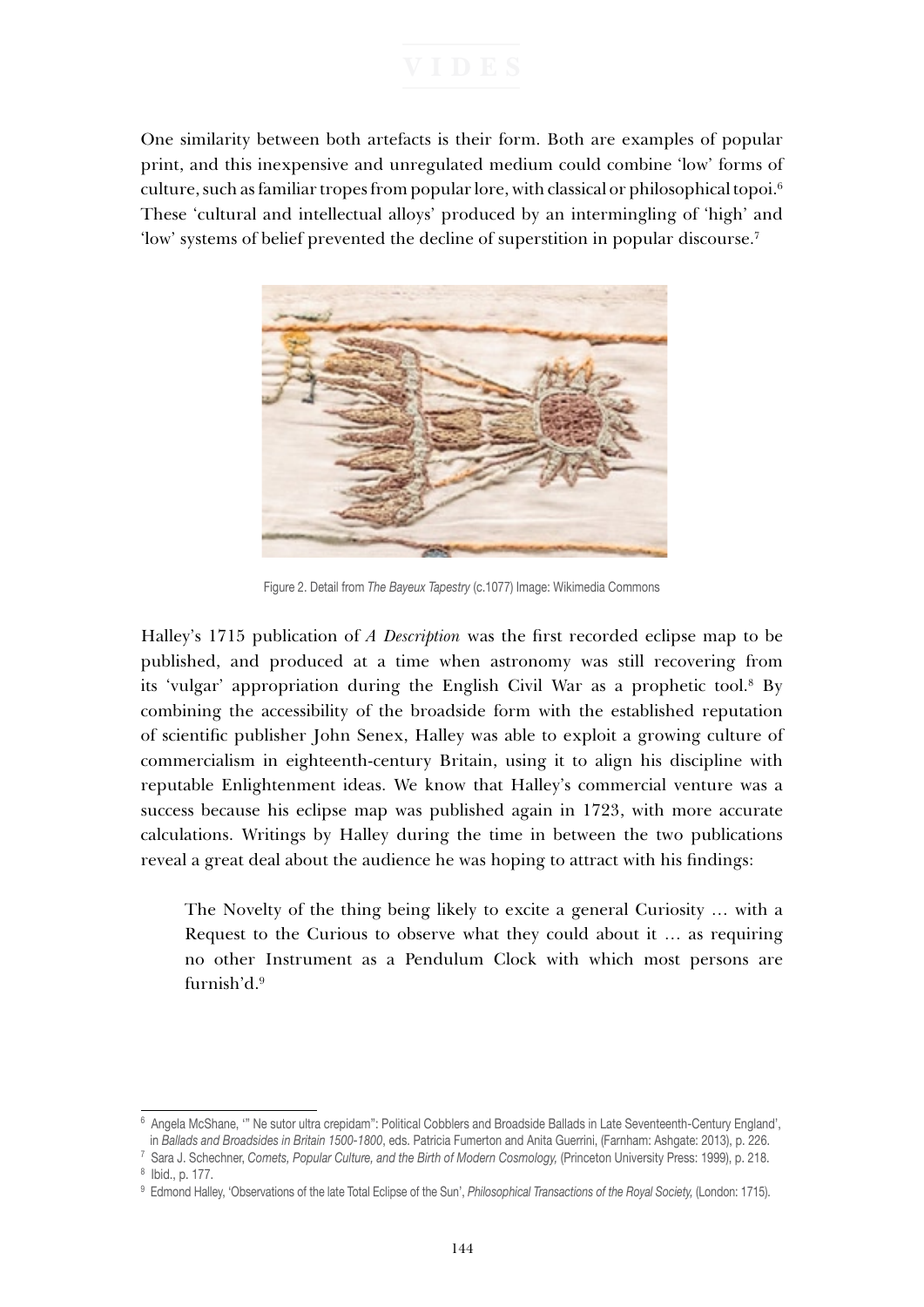Language like 'novelty' and 'curiosity' point to a culture of leisure and ephemera amongst the burgeoning middle classes and the example of the pendulum clock, not an inexpensive item, is telling. 'Most persons' in this era would still have relied on the sun and their everyday ritual to perceive time.

Halley was aware and eager to cultivate this attitude of exclusivity. In the late seventeenth century, he had calculated the reoccurrence of his eponymous comet with remarkable accuracy. The comet's relatively short cycle and good visibility meant it was viewed by many and, consequently, it was linked to several significant and largely negative events. Allied to this, Halley initially made no secret of his acknowledgment of popular lore within astronomy, viewing comets as natural markers of changes in the earth's atmosphere, which in turn had the potential to enact widespread social or moral change.10 These observations were challenged in 1694 when the Royal Society censured Halley's suggestion that a cometary impact may have caused Noah's Flood.11 In trying to disentangle astronomy and his own work from popular lore, Halley gives force to his argument by advocating the guiding ideology of the period. When his eclipse maps were published in 1715 and 1723, Halley was clear to reassure readers against observing the eclipse as 'portending evill to our Sovereign Lord King George and his Government, which God preserve.'12

The interaction between politics, astronomy and folklore is subtly reinforced in *A Description*. In 1715 Britain was still a 'freshly minted state' which 'lacked any enduring raison d'être.'13 Custom remained 'the most powerful legitimating force' for culture, a sentiment which Halley exploits by stressing the 'natural' recurrence of eclipses, in language similar to that describing popular seasonal rituals.<sup>14</sup> He replaces the idea of a community united by populist ideology with his own 'imagined community' of 'many curious individuals' whose observations of the eclipse he acknowledges and encourages.15 Halley's publisher John Senex was a distinguished cartographer and maker of globes; his reputation for accuracy would have added to the intellectual weight of the broadside. Britain is cast in shadow, but the drawing, and the layout of the ballad in general, is geometric, precise and ordered.

<sup>&</sup>lt;sup>10</sup> Schechner, p. 218.

<sup>11</sup> Ibid., p. 218.

<sup>12</sup> Edmond Halley in Rebekah Higgitt, 'Halley's Eclipse: a coup for Newtonian prediction and the selling of science', *Guardian,* 3 May 2015.

<sup>13</sup> Colin Kidd, 'Integration: Patriotism and Nationalism', *in A Companion to Eighteenth-Century Britain,* ed. H.T. Dickenson, (John Wiley and Sons: 2005), p. 370.

<sup>14</sup> Bob Bushaway, 'Popular Culture' in H.T. Dickinson, p. 344.

<sup>15</sup> Benedict Anderson, *Imagined Communities: Reflections on the Origin and Spread of Nationalism,* (London: Verso: 2016), p. 6.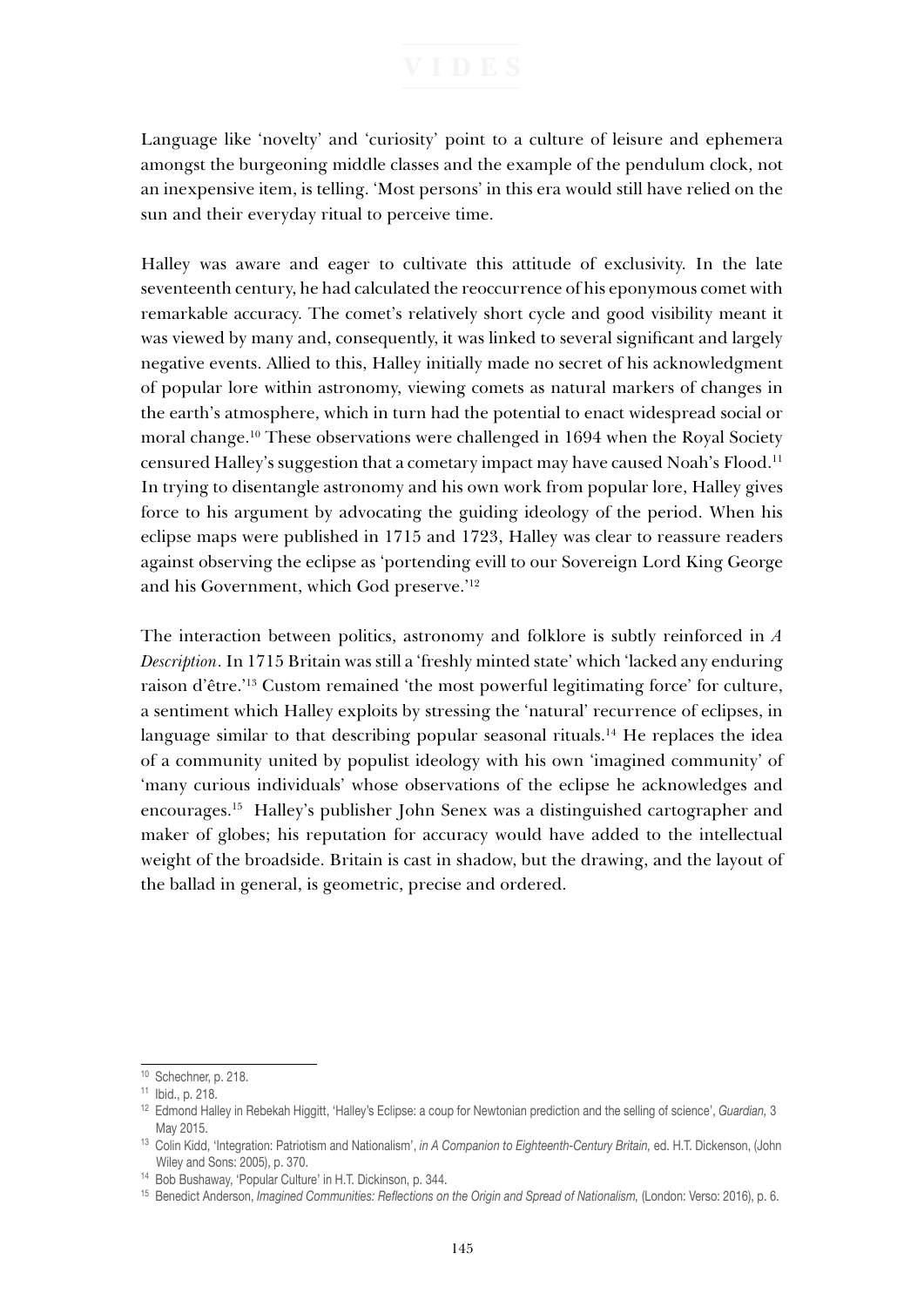

Figure 3. *A Description of the Passage of the Shadow of the Moon over England* (1723) 16

By contrast, *The Prophetic Messenger* (Figure 4) is full of hostile, ruptured borders, where the sky, detached from the rest of the nation, is open to invasion. The sky has always occupied a significant place in British folklore. A 'red sky at night' was to the mutual 'delight' of sailors and shepherds everywhere. Folklore in general often provided people with the understanding to utilise the natural world around them. However, the popularity of *The Prophetic Messenger* reveals how the sky also provokes uncertainty well into the nineteenth century. Borders function as one of the most significant tropes in folklore. They not only represent a difference in landscape or nation, but also act as a division between the realms of the natural and the supernatural. Displaced rural communities forced to migrate to industrialised towns and cities at the beginning of the nineteenth century, adapted many of their traditions in line with their new surroundings. The Reverend Herbert James observed that despite the technological and scientific developments throughout the nineteenth century, many of his parishioners preferred to seek out 'esoteric superstition'.17 Incidentally James' son, the acclaimed ghost-writer and antiquarian M.R. James, continued to popularise superstition with his stories of the supernatural, and their particular interest in highly localised popular lore and customs.

<sup>16</sup> Edmond Halley, *A Description of the Passage of the Shadow of the Moon over England,* (John Senex: London: 1723), Houghton Library, Harvard University, EB7 H1552 715d2.

<sup>&</sup>lt;sup>17</sup> M.R. James: Ghost Writer. (BBC Two. 2013).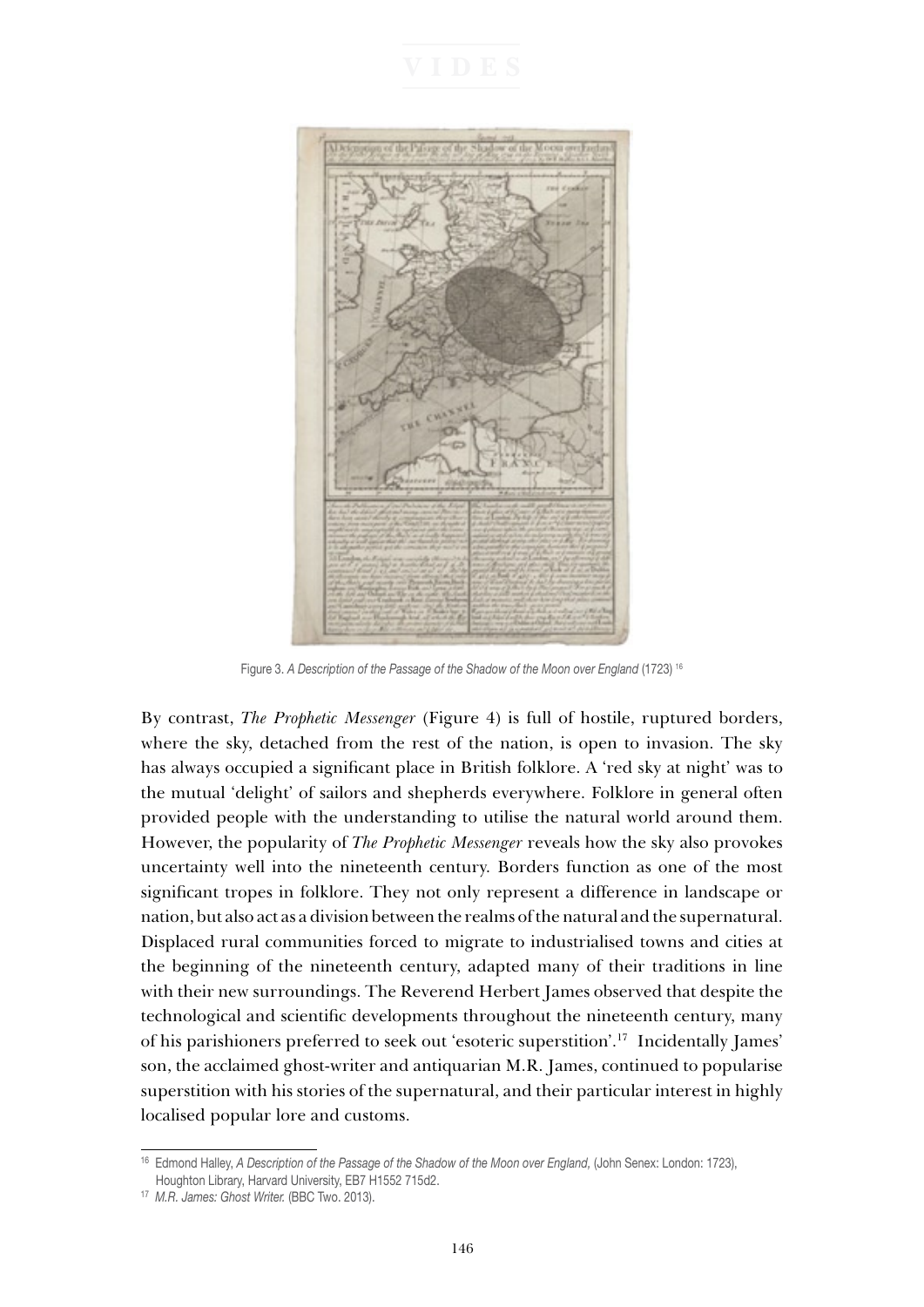James Catnach's *The Prophetic Messenger* took its title from a series of popular annualised almanacs of the same name, offering anything from weather forecasts to 'unfortunate days' for the year ahead. As Ian McCalman notes, for Catnach to have produced an inexpensive mimicry 'there must have been considerable demand for the original' and with it, a demonstrable market for its sensational material.<sup>18</sup> Prior to 1833, 'Raphael's' almanacs had run smoothly for thirteen editions, on the pretence that their predictions came from one omnipotent, angelically-named astrologer. It was the ugly transition between the first and second 'Raphael's' that exposed the almanac's methods:

…in order to prevent the public from being so grossly imposed upon, as I understand it is the intention of the two aforesaid young men to write the Prophetic in 1833, for WC Wright, which publication will be said to be written by Raphael! I thought it proper to premise this much, and put the public in possession of the facts, in order to prevent the dissemination of such trash as cannot fail to emanate from the hands of those who have yet to learn their ABC in astrology.19

This controversial episode in the popular almanac's history presented a lucrative opportunity for Catnach, who had already built a reputation on parody and libel.<sup>20</sup> As well as being cheaply printed and widely circulated, Catnach's overwhelming image is meant to be entertaining. Its recognisable symbols from popular lore made it accessible enough for display in taverns and working class homes.



Figure 4. *The Prophetic Messenger* (c.1833) 21

<sup>18</sup> Ian McCalman, *An Oxford Companion to the Romantic Age,* (Oxford: Oxford University Press: 1999), p. 721.

<sup>19</sup> Dixon, *Prophetic Messenger,* (London: 1833).

<sup>20</sup> Charles Hindley, *The Life and Times of James Hindley, (late of Seven Dials), Ballad Monger,* (London: Reeves and Turner: 1878).

<sup>21</sup> James Catnach, Tyne and Wear Archives, *The Prophetic Messenger,* c.1833, DX17/1, folio 72.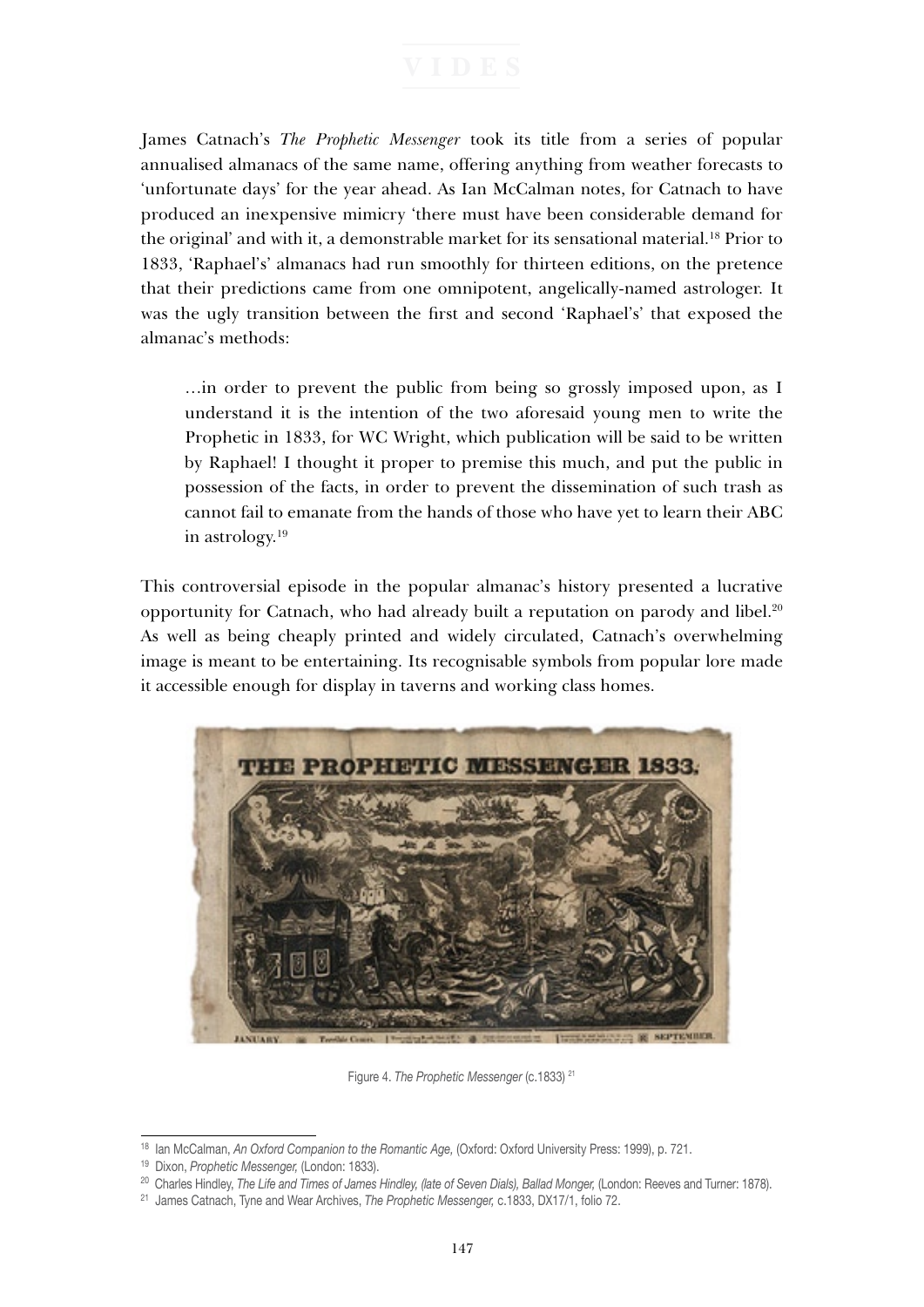From within their Enlightenment bubble, Halley and his contemporaries had underestimated the endurance of superstition and ritual in Britain. Halley's comments on the 'natural' occurrence of comets and eclipses would have done little to convince almost three quarters of the population who were illiterate at the time of his publication.<sup>22</sup> Catnach's broadside appears to have exploited the market of its print location in Seven Dials. A notorious slum with significant passing trade in nearby Covent Garden, it was famed for its gin shops, ballad mongers and rapidly increasing Irish population. Charles Hindley notes how James Catnach maintained strong roots with his heritage in the north east of England.23 Here, a strong and distinctive tradition of popular lore existed in the region between Newcastle and the lowlands surrounding Edinburgh, which placed a particular emphasis on borders and the supernatural. The focus on these themes in *The Prophetic Messenger* (Figure 4), along with Catnach's strong sense of his heritage, shows us that the image is an expression of a certain kind of national and regional identity.



Figure 5. Detail from *The Prophetic Messenger*

Ancient omens of sky snakes, dragons and raining fire are some of the more fantastic additions to what appears to be a statement against the homogenising of popular lore. Hovering on the horizon between these two 'worlds', Catnach places a sinking ship, engulfed in flames. Although Britain's epigraph to 'rule the waves' is not entirely demeaned, the use of this emblem as something symbolic of a united British national identity is certainly undermined. In an attempt to inspire unity at times of foreign warfare, antiquarians looking to demonstrate continuity between the island's Teutonic warrior heritage and its current Hanoverian rulers constructed an invented nationalist history.<sup>24</sup> The undefended British citadel, teetering precariously on a cliff edge behind the ship (Figure 5), is symbolic of the anxieties towards Britain's internal divisions and the attributes that defined its contentious national identity. The appearance of two crowned phantoms pointing out ominously from above the castle's ramparts suggest a rupture between the natural and supernatural worlds.

<sup>22</sup> David Mitch, 'Education and Skill of the British Labour Force,' in Roderick Floud and Paul Johnson, eds., *The Cambridge* 

*Economic History of Modern Britain, Vol. I: Industrialisation, 1700-1860,* (Cambridge: Cambridge University Press: 2004), p. 344. <sup>23</sup> Hindley.

<sup>24</sup> Philip Connell, 'British Identities and The Politics of Ancient Poetry In Later Eighteenth-Century England', *The Historical Journal* (2006) 49, 161-192 (p. 165).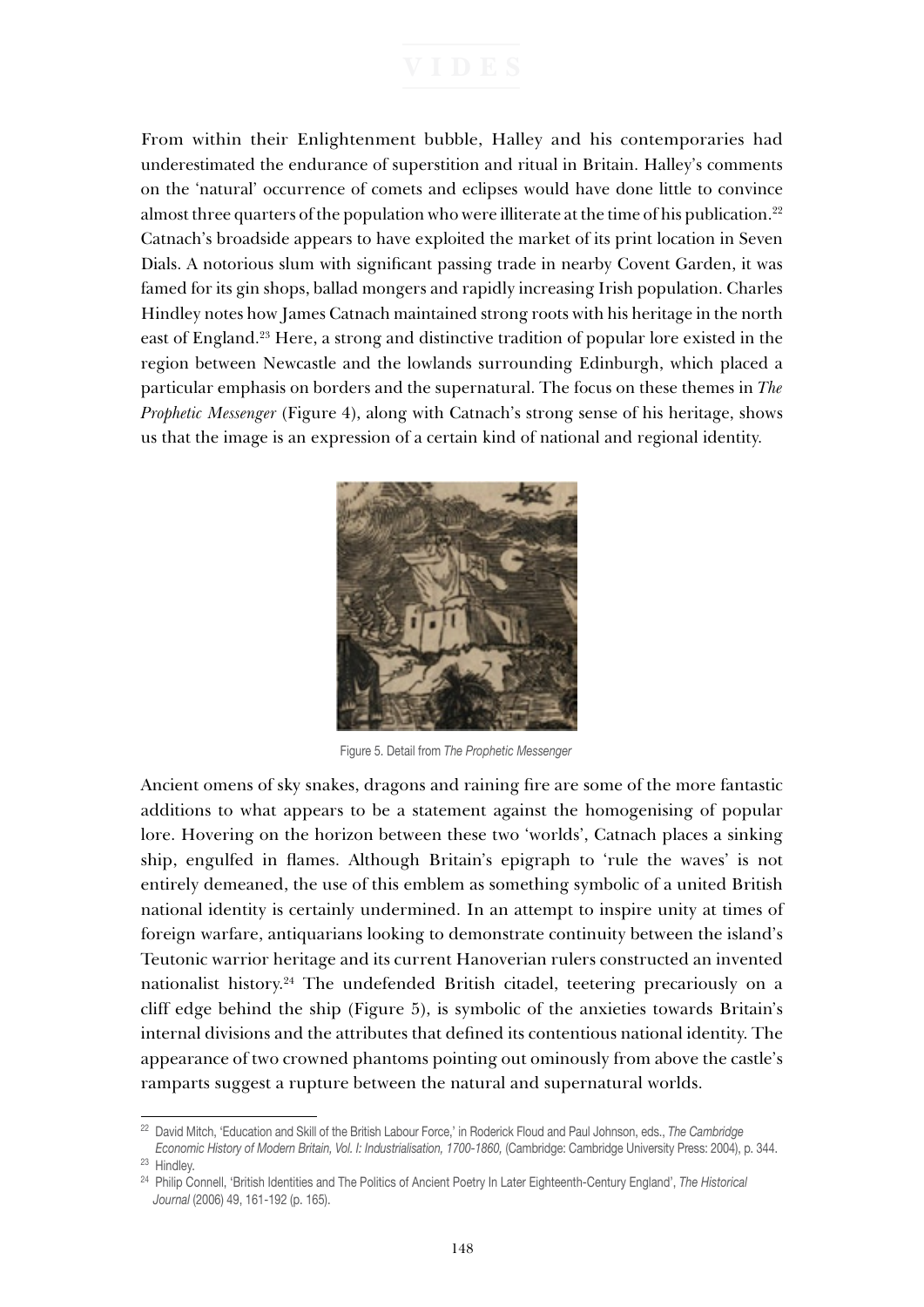This image is particularly effective as it appeals to both 'high' and 'low' audiences. The former would recognise the literary allusions to *Hamlet's* ghost and the implication that 'something is rotten in the state of Denmark.'25 For those audiences not familiar with Elizabethan rhetoric, the image of a ghost wearing a crown would certainly have presented itself as an omen, passed down through pre-literate, oral folk tales. Jaqueline Simpson references the use of crowns as 'convincingly "traditional"- looking', with the ability to be successfully woven with the '"rules of folklore"'.26 The appearance of the ghosts indicates a nation struggling to repress its unsettled, 'barbarous' past, and the endurance of such superstition offers an alternative history to the uncritical narratives of contemporary antiquarianism.

In the bottom right-hand corner of the almanac, Liberty is left undefended after a dragon overpowers a 'gallant knight' - one of popular antiquity's most prominent motifs. The notion of British liberties exposed by the ravages of superstition reveals much about the context in which *The Prophetic Messenger* was produced. Those that still carried superstitions in the post-Enlightenment era largely belonged to the working classes whose access to education and basic literacy was still extremely limited. Significant reform with the Factory Hours Act and the Abolition of Slavery in Britain's colonies in 1833 proved for many that further change for the least enfranchised in society was possible. Britain's 'liberties' of property ownership and social order were now placed under threat.<sup>27</sup> While the dragon's position as an airborne creature reclaims the sky as a place of folklore and tradition.

The century separating the publication of *A Description* and *The Prophetic Messenger* is often referred to as a significant period of intellectual progress; a transition between the principles of enlightened scientific thought and their application during the Industrial Revolution. For those that were left behind, access to these ideas was restricted by a widening social and economic ridge, leaving popular lore as a viable and accessible system of belief. As Britain's railway network was developed later in the nineteenth century, it passed through landscapes and communities irretrievably altered by urbanization. Superficial improvements to infrastructure were achieved at the expense of the erasure of many local customs and histories. The investigation and romanticising of the unknown was a form of escape; uncovering something 'ancient' and 'innate in the country' that had 'somehow managed to survive'.28 The atemporality that folk tradition espouses sometimes keeps the past in quarantine, configuring the disunity between communities and ideologies in spatial terms; the borders between sky and land, the unknown and the known.

<sup>25</sup> William Shakespeare, *Hamlet,* (New York: Dover Publications: 1992), I. 4. 99.

<sup>26</sup> Jaqueline Simpson, '"The Rules of Folklore" in the Ghost Stories of M.R. James', *Folklore* (1997) 108, 9-18 (p. 13).

<sup>&</sup>lt;sup>27</sup> Angus Hawkins, *Victorian Political Culture: 'Habits of Heart and Mind'*, (Oxford: Oxford University Press: 2015), p. 5.<br><sup>28</sup> Derek Johnston, 'Time and Identity in Folk Horror', in A Fiend in the Furrows, (Belfast: Qu

pp. 1-10, (p. 1).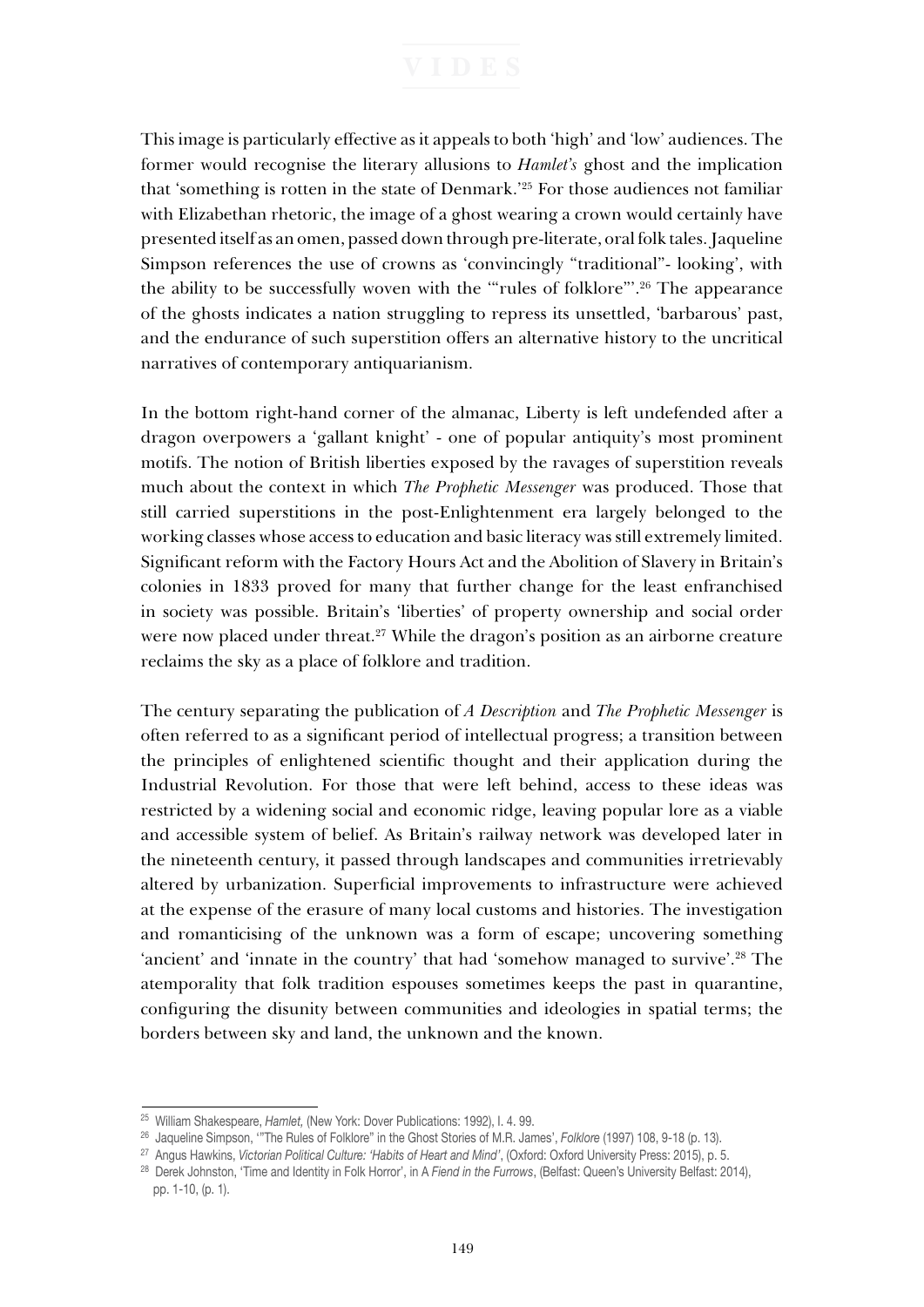## **BIBLIOGRAPHY**

Ackerman, Alan L., 'Visualizing Hamlet's Ghost: The Spirit of Modern Subjectivity', *Theatre Journal,* (2001) 53, 119-144.

Anderson, Benedict, *Imagined Communities: Reflections on the Origin and Spread of Nationalism,* (London: Verso: 2016).

Baycroft, Timothy, and Hopkin, David, *Folklore and Nationalism in Europe During the Long Nineteenth Century,* (Leiden: Brill: 2012).

Bayeux Tapestry, The, Bayeux Museum, c.1077, https://upload.wikimedia.org/ wikipedia/commons/8/82/Comete\_Tapisserie\_Bayeux.jpg.

Brazell, O, 'Astronomical observations in the Anglo-Saxon Chronicle', *Journal of the British Astronomical Association,* (1991) 101, 117-118.

Catnach, James, Tyne and Wear Archives, *The Prophetic Messenger,* c.1833, DX17/1, folio 72.

Connell, Philip, 'British Identities and the Politics of Ancient Poetry in Later Eighteenth-Century England', *The Historical Journal,* (2006) 49, 161-192.

Dawson, Richard 'The Ghost of a Tree' on, *The Glass Trunk*, LP, alt.vinyl, r4529490, (2013).

Dickenson, H.T., *A Companion to Eighteenth Century Britain*, (John Wiley and Sons: 2005).

Dixon, *Prophetic Messenger*, (London: 1833).

Floud, Roderick, and Johnson, Paul, *The Cambridge Economic History of Modern Britain, Vol. I: Industrialisation, 1700-1860*, (Cambridge: Cambridge University Press: 2004).

Fumerton, Patricia and Guerrini, Anita, *Ballads and Broadsides in Britain 1500-1800*, (Farnham: Ashgate: 2013).

Halley, Edmond, 'Observations of the late Total Eclipse of the Sun', *Philosophical Transactions of the Royal Society*, (London: 1715).

\_\_\_\_\_\_\_\_\_\_ *A Description of the Passage of the Shadow of the Moon over England*, (John Senex: London: 1723).

Harris, Jason Marc, *Folklore and the Fantastic in Nineteenth-Century British Fiction*, (Ash-gate: 2008).

Hawkins, Angus, *Victorian Political Culture: 'Habits of Heart and Mind'*, (Oxford: Oxford University Press: 2015).